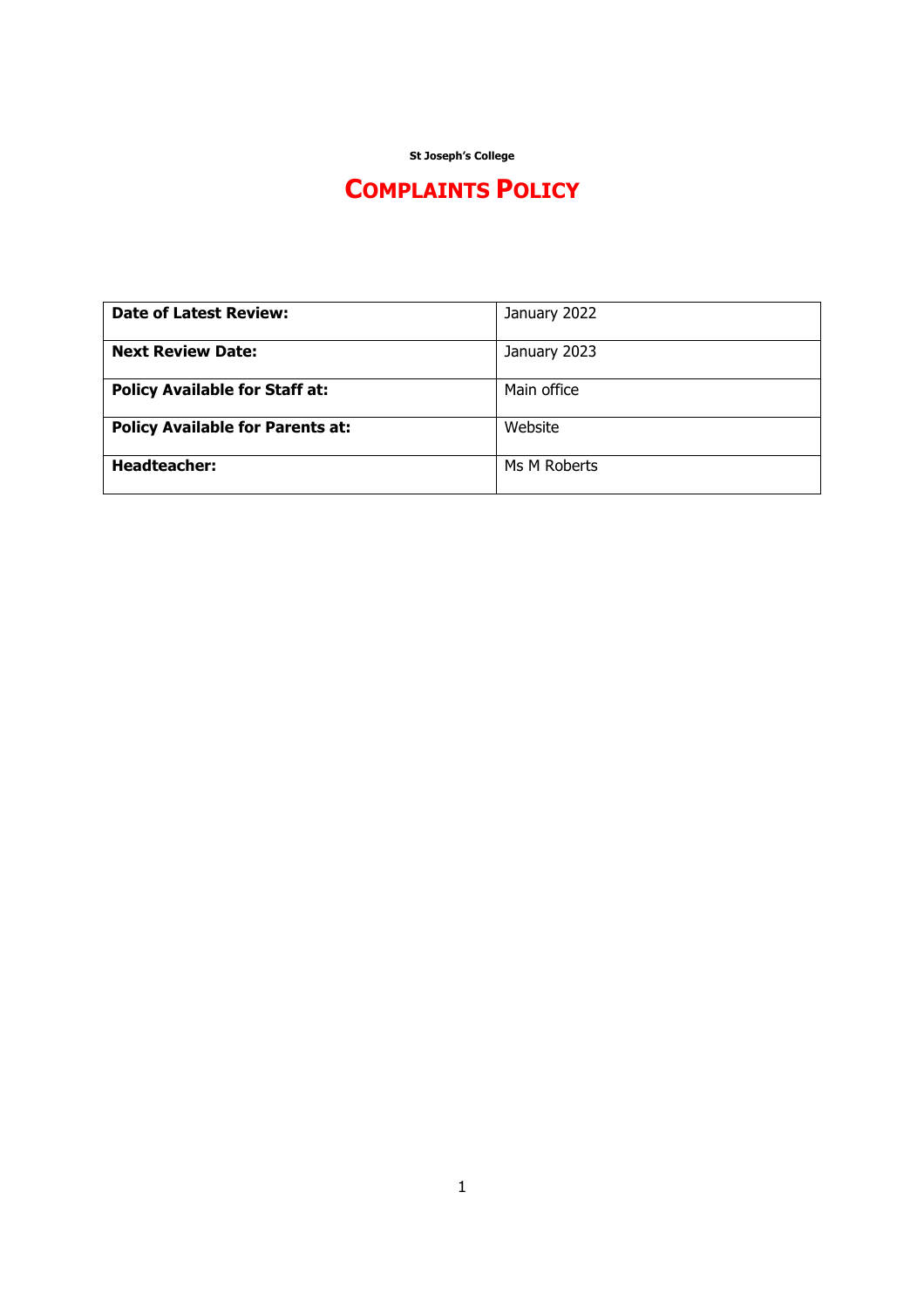This policy applies to any matter (other than matters relating to admissions and exclusions which have their own processes) which has been raised with St Joseph's College as a matter of concern but which has not been capable of resolution informally and which the complainant or St Joseph's College feel should be dealt with on a formal basis.

### Informal Procedure

It is a precondition to the operation of this policy that the complainant shall have made reasonable attempts to seek an informal resolution and shall have acted in relation to the matter in a reasonable and measured way.

Generally, it is expected that where the matter relates to a student it will have been raised with the student's Form Tutor and Head of Year before a request is made to deal with it under this policy.

The Chair of Governors shall have a discretion, which will be exercised reasonably, not to allow a complaint to be pursued where this precondition has not been met.

Where this precondition has been met but the complaint has not been resolved, the formal procedure will be instigated.

### Formal Procedure

The first stage of the formal procedure will be as follows:-

- 1. The complainant must put the complaint in writing, addressed to the Headteacher, setting out briefly the facts and stating what it is that the complainant considers should have been done or where St Joseph's College has not met reasonable expectations.
- 2. An investigation will be carried out by a member of the Senior Leadership Team made up of the Headteacher, the Deputy Headteacher and the Assistant Headteachers - who will offer the complainant a meeting and who will speak to others involved. Whenever reasonably possible, the meeting with the complainant will take place within 15 school days of the written complaint being received
- 3. The investigator will put her/his findings in writing and will indicate what, if any, steps should be taken to resolve the matter. Whenever reasonably possible, this will be done within 15 school days of the meeting with the complainant.

Any complaint relating to the Headteacher must be raised in the first instance with the Chair of Governors (or a Vice-chair in the absence of the Chair) who will, if an informal resolution cannot be reached, designate a Governor to investigate in the same way as in the first stage of the formal process outlined above.

Any complaint relating to a Governor must be raised in the first instance with the Chair of Governors (or a Vice-chair in the absence of the Chair) who will, if an informal resolution cannot be reached, designate a Governor to investigate in the same way as in the first stage of the formal process outlined above.

Any complaint relating to the Chair of Governors must be raised in the first instance with the Province Leader, who will, if an informal resolution cannot be reached, designate a Trustee or a representative of the Trustees to investigate in the same way as in the first stage of the formal process outlined above.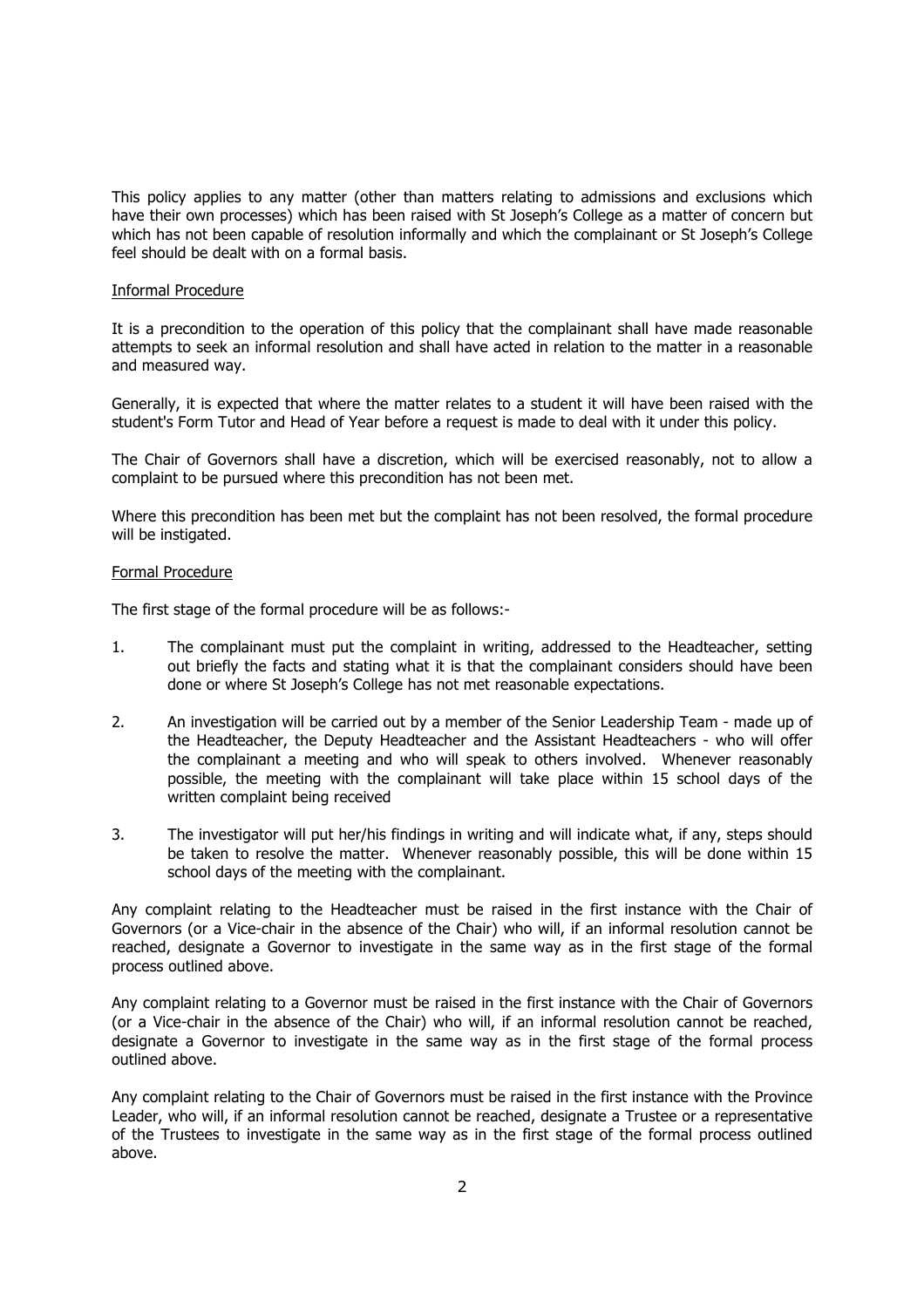The second stage of the formal procedure (if required) will be as follows:-

- 1. If the complainant is not satisfied with the response of the investigator, she/he may request that the complaint be considered by the Complaints Panel of the Governing Body which will comprise at least 3 people and which will include one person who is independent of the management and running of St Joseph's College. That request:
	- (a) must be in writing;
	- (b) must be addressed to the Clerk to the Governors at St Joseph's College;
	- (c) should be sent within 10 school days of the response being sent to the complainant;
	- (d) must set out briefly the reasons why the complainant is dissatisfied with the response.
- 2. The Clerk will invite St Joseph's College to put in writing its response to the complainant's reasons. St Joseph's College will do this within 15 school days.

At the end of that period (whether or not St Joseph's College has responded) the Clerk will convene a meeting of the Complaints Panel of the Governing Body. That meeting will be held as quickly as practicable given the need to find a date that is reasonably convenient for the complainant, St Joseph's College and the members of the Panel. Whenever possible, the meeting will be held within 15 school days of the end of the Academy's (St Joseph's College) response time. At any meeting, the complainant and/or those complained of will be entitled to be accompanied by a friend but legal representation will not be allowed.

- 3. The meeting is not a court case and will be as informal as circumstances allow. The complainant will have the opportunity to put her/his reasons for dissatisfaction and to enlarge on them but may not introduce reasons that were not previously put in writing. St Joseph's College will have the opportunity to put its side of things and each side, as well as the Panel members, will be able to ask questions. The complainant will have the opportunity to make final comments to the Panel.
- 4. The Panel may make findings and recommendations and a copy of those findings and recommendations will be:

(i) Sent by email or otherwise given to the complainant and, where relevant, the person complained about;

(ii) Available for inspection on St Joseph's College premises by the Academy Trust and the Headteacher

- 5. The Panel will formulate its response as quickly as reasonably possible, aiming to do so within 10 school days, and the Clerk to the Governors will notify all concerned of the outcome. (i) When the panel have reached a decision the Clerk will inform everyone concerned in writing in any event, within ten working days of the panel meeting. (ii) The letter will also contain what the complainant needs to do, should they wish to take the matter further, although it should be noted that if the correct procedure has been followed, the decision of the Governors' Complaints Panel is final. (iii) A record should be kept of the outcome of the hearing.
- 6. A written record will be kept of all complaints, and of whether they are resolved at the preliminary stage or proceed to a panel hearing, which will be reported on an annual basis to Governors.